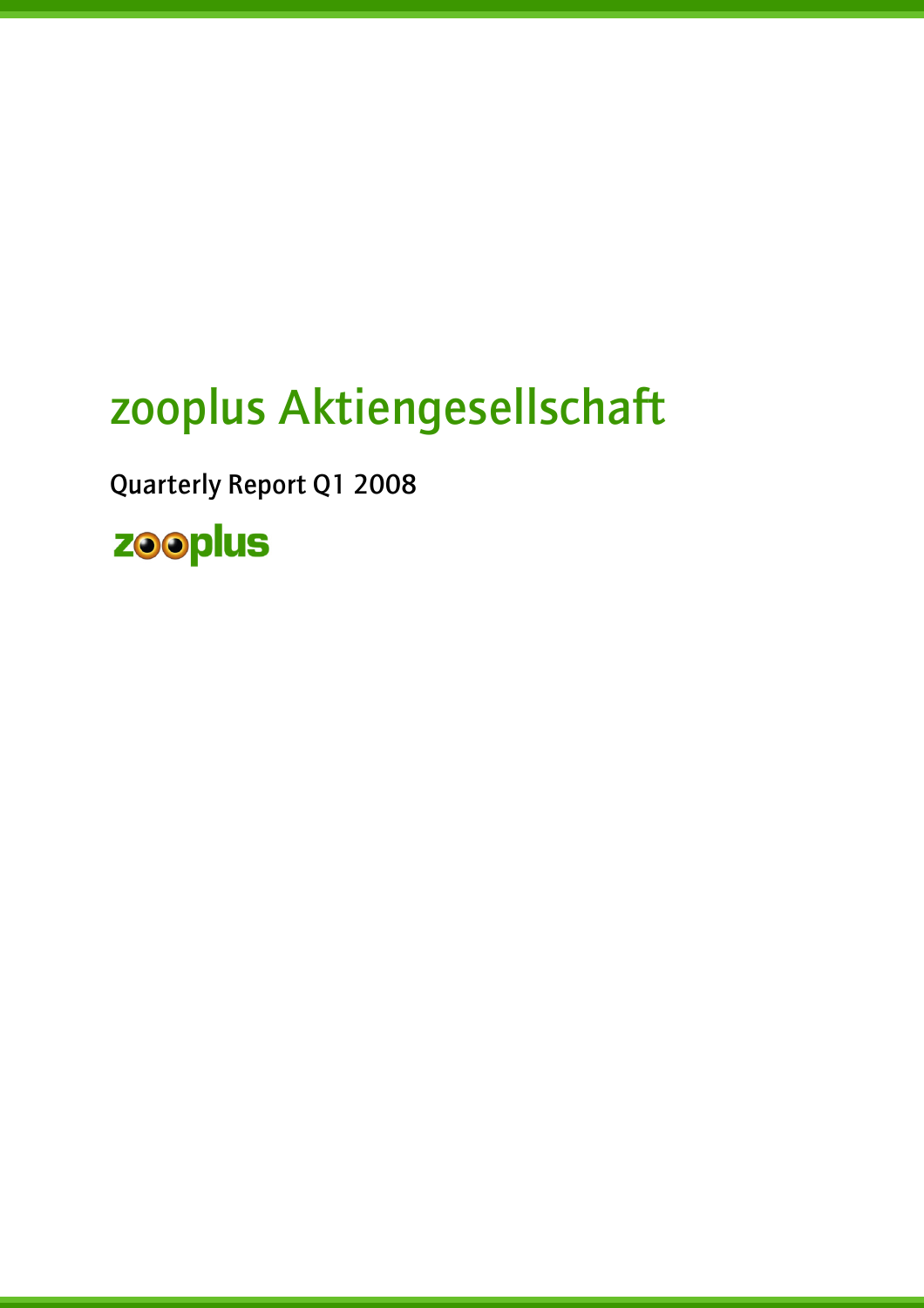### Content

|  | $\mathcal{L}$  |  |
|--|----------------|--|
|  | 3              |  |
|  | $\overline{4}$ |  |
|  | 4              |  |
|  | $\overline{4}$ |  |
|  | 4              |  |
|  | 7              |  |
|  |                |  |
|  | 8              |  |
|  | $\overline{9}$ |  |
|  |                |  |
|  | 11             |  |
|  | 12             |  |
|  | 13             |  |
|  |                |  |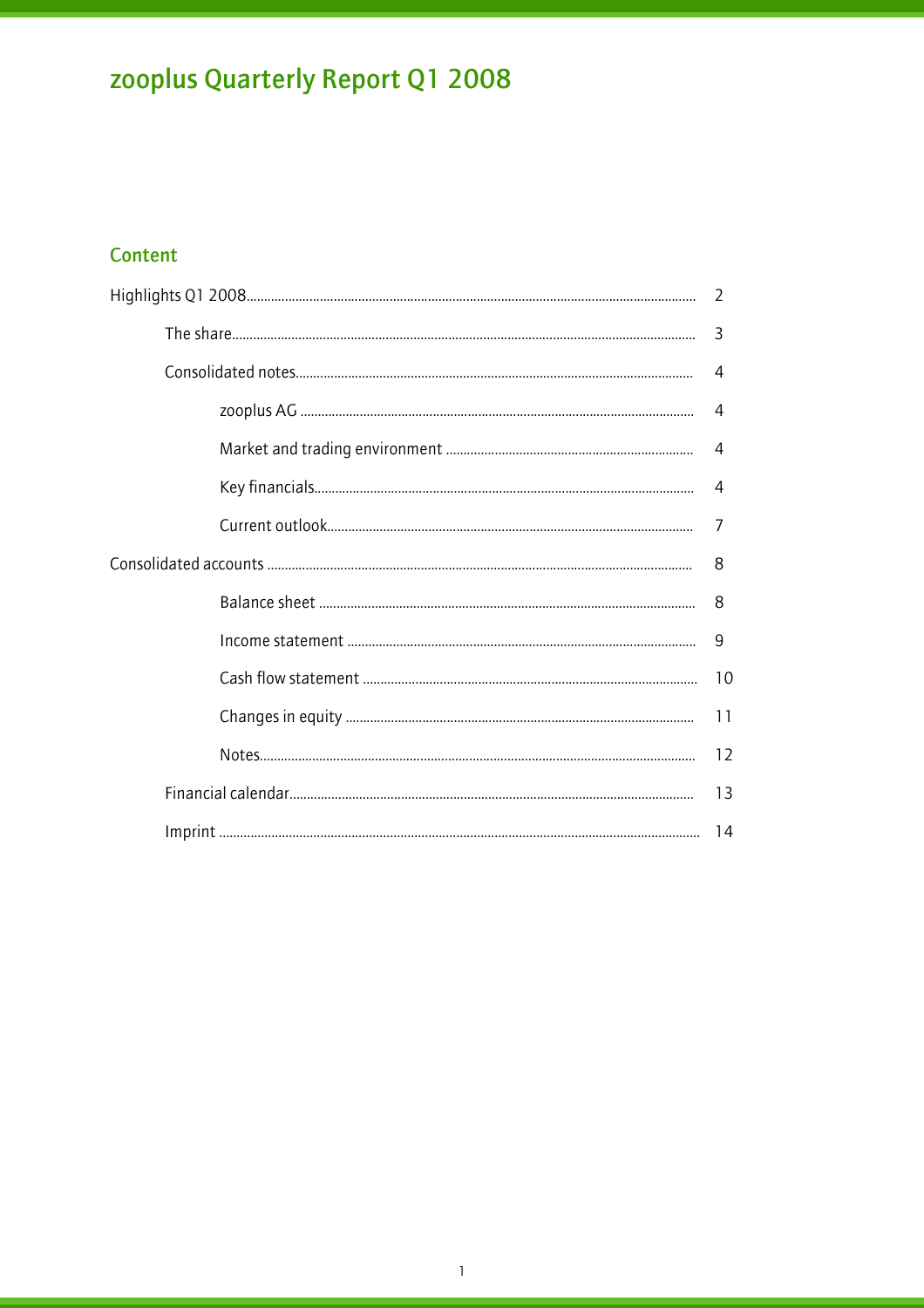### Highlights Q1 2008

- 46% increase in total sales (sales and other operating income) from EUR 12,0 mm to EUR 17,5 mm versus Q1 2007
- EBIT improved to EUR 0,5 mm (Q1 2007: EUR 0,0 mm)
- EBIT-margin increased to 3,1 % (Q1 2007: 0,0 %)
- Consolidated net earnings increased to EUR 0,5 mm (Q1 2007: EUR 0,0 mm)
- Country-specific websites up and running in all key EU markets
- Launch of zooplus.es in Spain
- Successful run-up to and preparation of Q2 08 stock market listing and IPO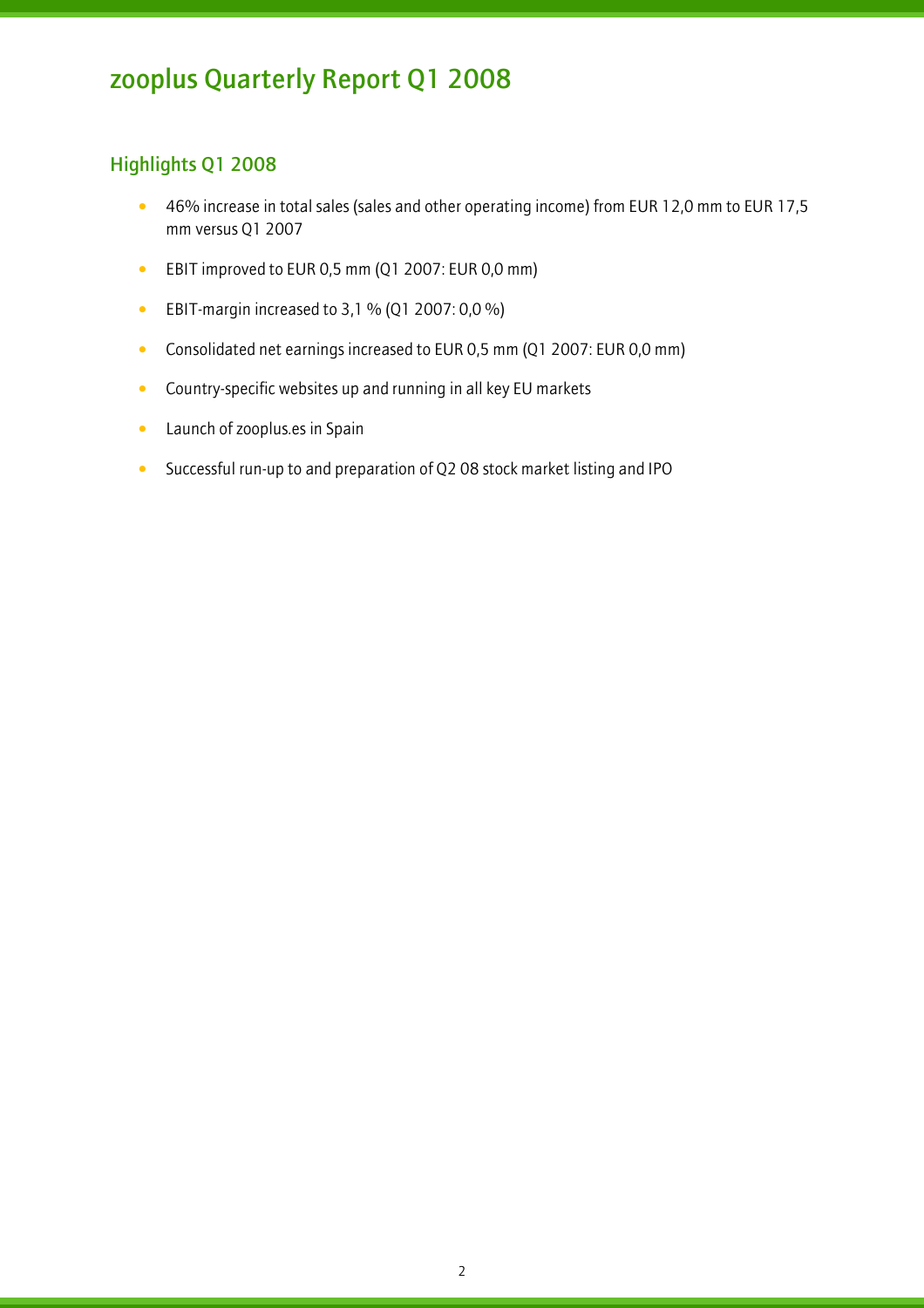### The Share

l

zooplus' total registered capital as of march 31st 2008 comprised 2.386.150 no-par value bearer shares representing a pro rata amount of the registered share capital of EUR 1,00 each. The shares were not publicly traded.

zooplus AG intends to publicly list its shares on the Entry Standard segment of the Open Market of the Frankfurt Stock Exchange during Q2 2008. The company furthermore intends to relist its shares on the Prime Standard or any other regulated EU market once it structurally fulfills the requirements to do so.

At the time of publication of this report the company has successfully listed on the Entry Standard segment of the Frankfurt stock exchange. Further details of this transaction will be published with the company's 2008 semi-annual report.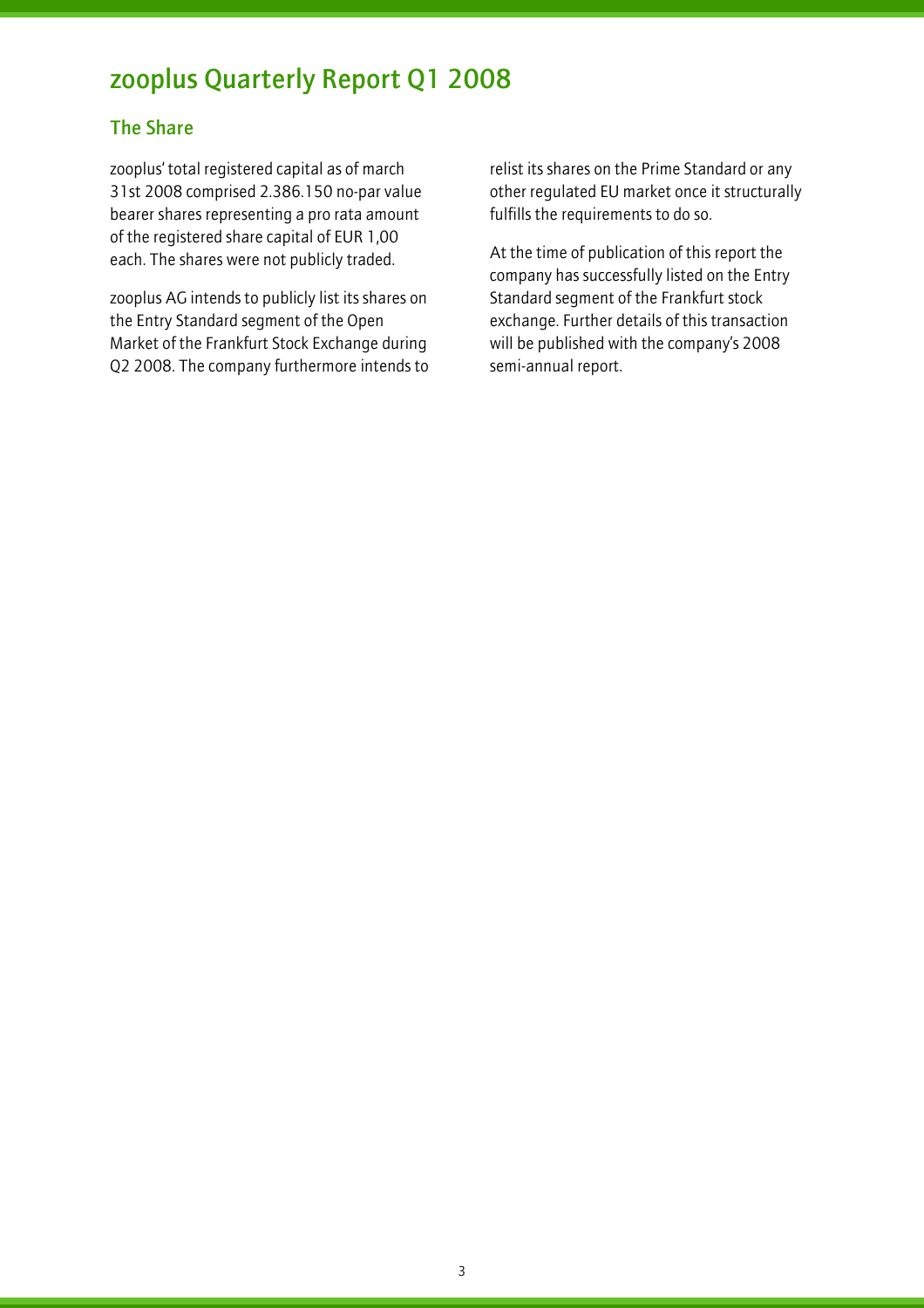### Consolidated notes

### zooplus AG

l

zooplus AG was set up in June 1999. The company is a leading online pet supplies retailer in Germany and other European countries. The company's core markets are Germany, Austria, France as well as the United Kingdom and the Netherlands. In total, zooplus operates 9 country-specific websites in Western and Central Europe. Moreover, zooplus operates a second retail label "bitiba.de" as well as an international and multinational website "zooplus.com".

The majority of its sales (product sales and other operational income) is generated through pet supplies retail (food and non-food) through the company's websites. In total, zooplus offers approximately 7.000 different products. Most of its sales are generated through selling stocked products, thereby aiming to achieve a high degree of product availability across all European markets. In addition, certain products are shipped directly by zooplus' suppliers and manufacturers. In both cases, the product distribution is carried out by selected parcel distributors. zooplus' European distribution center is located in Staufenberg / Lower Saxony / Germany.

The company's operational headquarter is based in Unterfoehring / Germany. Fully consolidated and 100%-owned subsidiaries of the company are Matina GmbH (Rosenheim, Germany), Bitiba GmbH (Hannover, Germany) as well as zooplus services ltd (Oxford, UK; formerly zooplus retail ltd).

### Market and Trading Environment

Key factors of zooplus' trading performance tend to be the sector-specific as well as generic influences on the German and European retail climate. These are, amongst others, the general consumer climate, the development of the German as well as European pet supplies markets as well as the development of online retailing within the pets supplies market in particular.

In total, the overall retail market for pet supplies amounted to approximately EUR 17,0 bln within the European Union in 2007. This makes pet supplies a medium-sized niche market within the overall consumer retail sector. zooplus estimates that the overall market will remain stable with modest overall growth. In addition, zooplus benefits from a general growth in online retailing which leading research institutes expect over the coming years.

In comparison with other retail segments the present share of online retail of total retail is relatively modest in the pets supplies sector. As a leading player, zooplus is well positioned to benefit from further online retail growth in our segment.

zooplus' product sales are only subject to minor seasonality effects due to relatively stable and constant underlying demand structures (in the areas of pet foods and other recurring demands).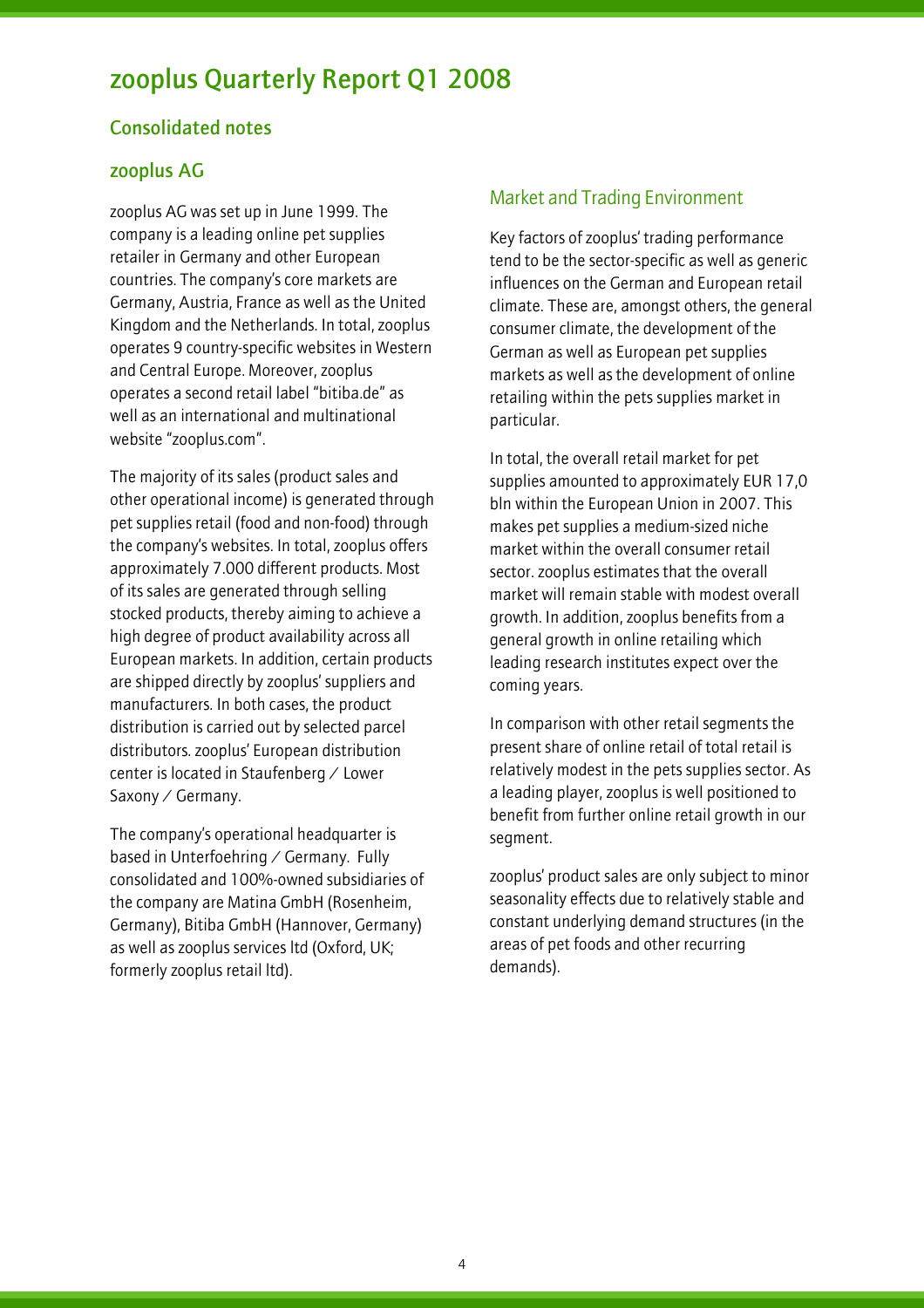### Key financials

l

All percentage figures outlined below are approximate figures and might be subject to rounding differences in comparison with the more detailed figures shown in the consolidated accounts.

#### Development of total sales and income

Overall, total sales were increased by 46% from EUR 12,0 mm to 17,5 y-o-y. This reflects organic sales growth both domestically and abroad as well as a sustained increase in other operating income during the period on the backdrop of the company's overall growth.

#### Development of major expenditure items

Costs of goods sold (cost of materials) did only increase below the overall rate of sales growth y-o-y. During the first quarter of 2008 COGS amounted to 58,1% of total sales, which is down from 58,4% of total sales y-o-y. In tune, the company's net product sales margin increased from 41,6% in q1 2007 to 41,9% in q1 2008.

Also to be remarked upon is the below-par  $(=$ less than overall sales growth) increase in personnel costs y-o-y. Total personnel costs increased from EUR 0,75 mm to EUR 0,96mm. This corresponds to an improvement of zooplus' overall personnel cost quota from 6,2% to 5,5% (of total sales).

Other expenses increased from EUR 4,2 mm in Q1 2007 to EUR 5,7 mm in Q1 2008. This also reflects a positive below-par increase.

Total depreciation increased from EUR 0,05 mm to EUR 0,1 mm y-o-y.

### Earnings Development

Total operating income improved form EUR 0,0 mm to EUR 0,5 mm y-o-y. This is also reflected in an increase of the company's pre-tax profit from EUR 0,0 mm to EUR 0,5 mm.

### EBIT and consolidated Earnings

Overall EBIT improved form EUR 0,0 mm to EUR 0,5 mm y-o-y.

Consolidated profits (after tax) improved from EUR 0,0 mm during q1 2007 to EUR 0,5 mm during q1 2008.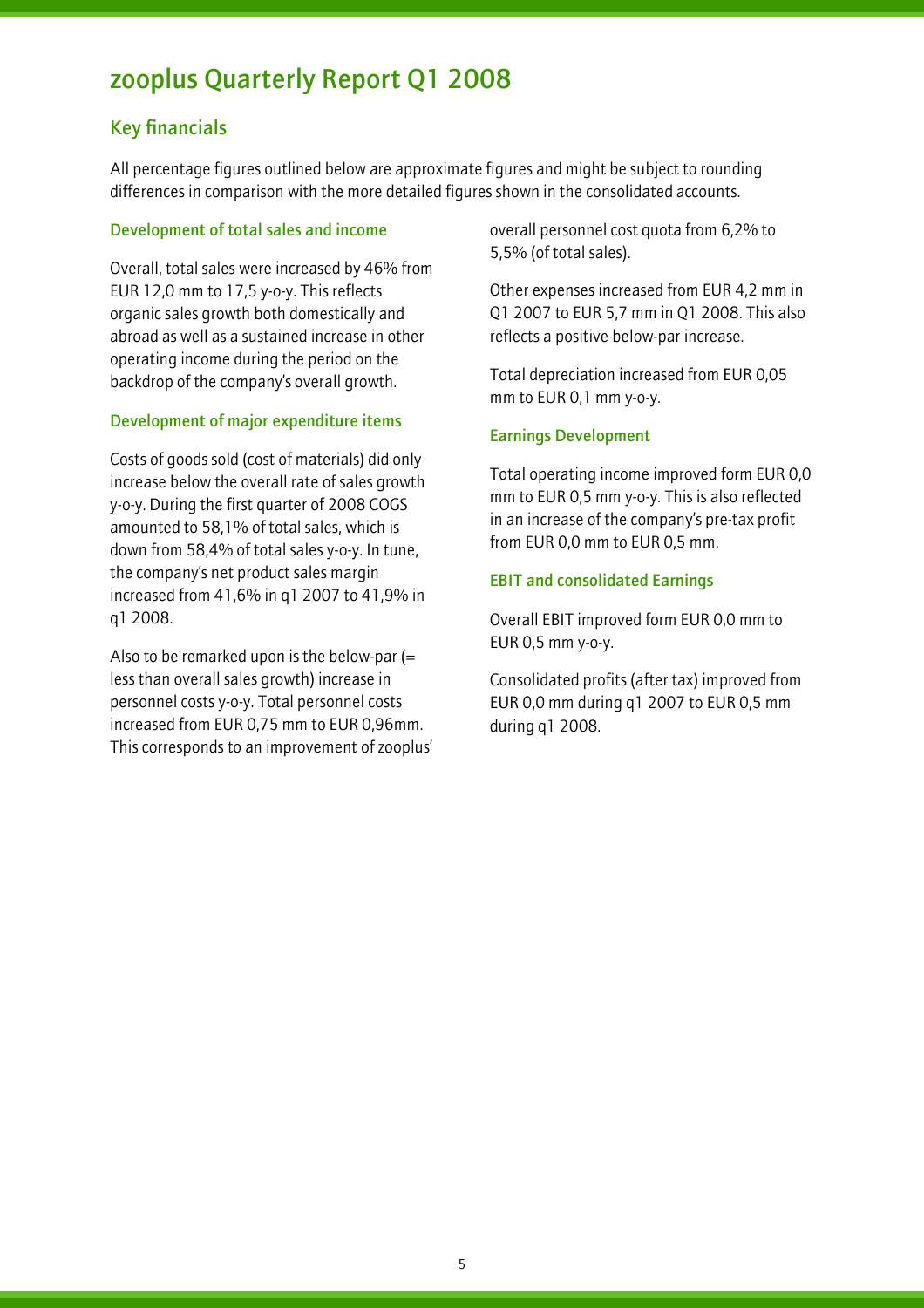#### Assets and Financing

l

Total long-term assets were EUR 1,0 mm at the end of q1 2008 and, therefore, unchanged from q4 2007.

Total short-term assets increased from EUR 10,6 mm at the end of 2007 to EUR 12,0 mm at the end of the first quarter of 2008. The main reason behind this development was a notable increase in inventory due to the expansion of the company's private label and direct sourcing business as well as a planned increase in SKUs and product availability. In addition, accounts receivable increased in tune with the company's sales growth. It should be noted, however, that total write-offs regarding accounts receivable remain constantly low at approximately 1% of total sales.

Total equity stood at EUR 4,5 mm at the end of q1 2008 versus EUR 4,0 mm as of Dec  $31<sup>st</sup>$ 2007. The current equity-to-debt ratio, therefore, stands at around 35%.

Accounts payable amounted to EUR 4,0 mm as of Mar 31<sup>st</sup> 2008 versus EUR 3.1 mm at the end of 2007. Overall financial debt was reduced from EUR 0,8 mm to EUR 0,1 mm, mainly due to the repayment of the company's last outstanding shareholder loan on Feb 29<sup>th</sup> 2008.

The company has a flexible bank overdraft of up to EUR 1,25 mm at its disposal. An increase of this facility to EUR 2,5 mm towards the middle of 2008 is envisaged within the context of zooplus' continuing growth.

Other liabilities increased from EUR 3,2 mm to EUR 3,9 mm during the quarter. This mostly reflects foreign VAT liabilities which the company expects to pay during q2 or q3 2008.

All in all, the company's total balance sheet volume amounted to EUR 13,0 mm at the end of q1 2008 versus EUR 11,6 mm at the end of 2007.

Cash flow from operations was EUR 0,7 mm in q1 2008 versus negative -0,7 mm in q1 2007. Considerably lower were cash flow from investing activities (EUR 0,1 mm in both q1 2008 and 2007) and cash flow from financing activities (-0,6 mm in q1 2008 versus 0,0 mm in q1 2007).

As an online retail operation, zooplus is subject to considerable volatilities in key balance-sheet and cash-flow figures such as inventory, accounts payable or VAT liabilities. This results in markedly higher numeric swings and volatilities in these financial figures than the company's underlying earnings trends might suggest.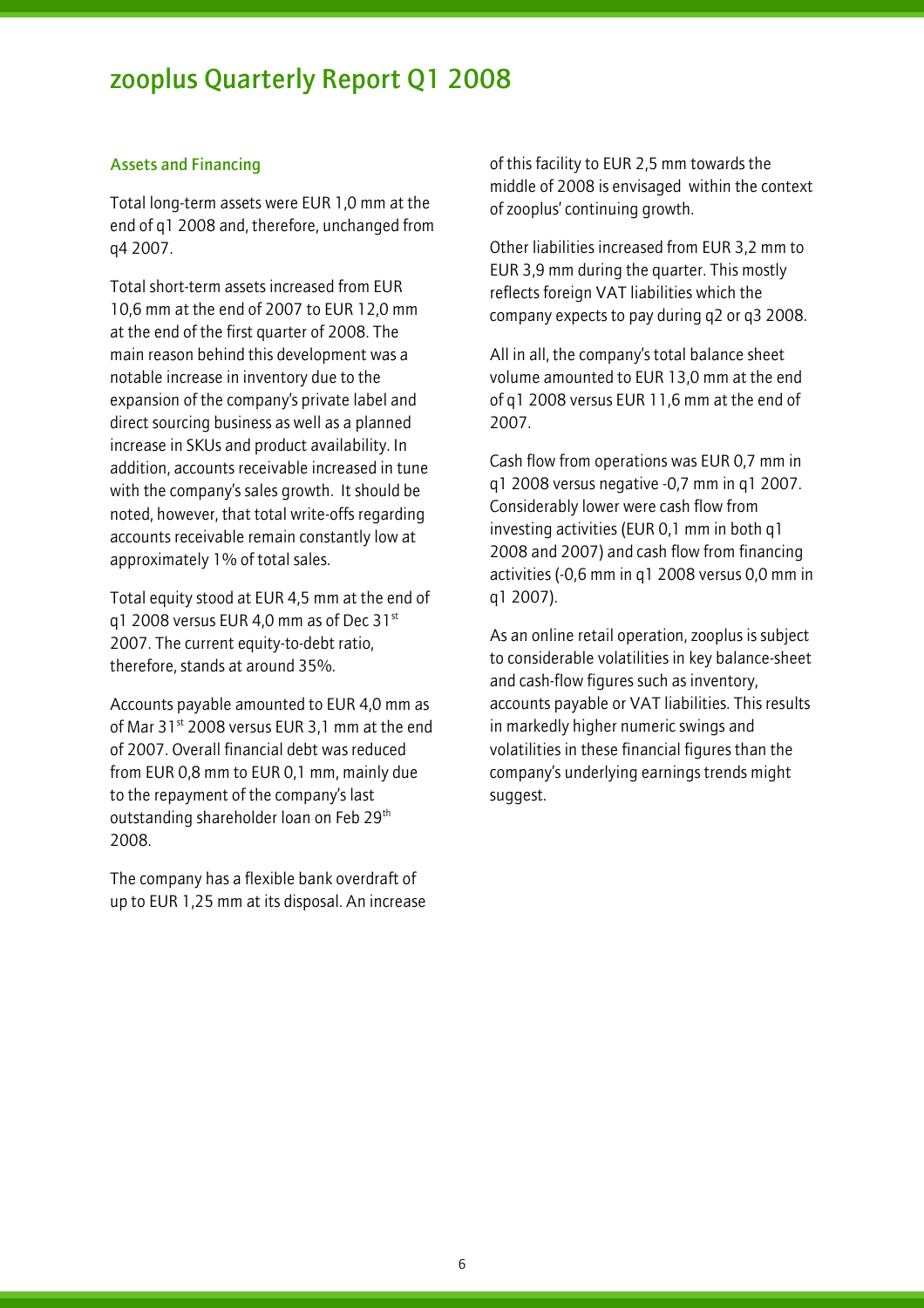### Current Outlook

l

zooplus has had a good q1 2008 by successfully combining both strong growth and earnings momentum. This is setting the benchmark for zooplus' short- and medium term future.

Important events after the end of the first quarter were the successful listing of the company at the Frankfurt Stock Exchange (Entry Standard / Open Market) on May  $9^{th}$ , 2008. zooplus' first trading price was at EUR 26,00.

zooplus AG is identified as follows:

International Securities Identification Number (ISIN): DE0005111702

German securities identification (WKN): 511170

Common Code: 036001097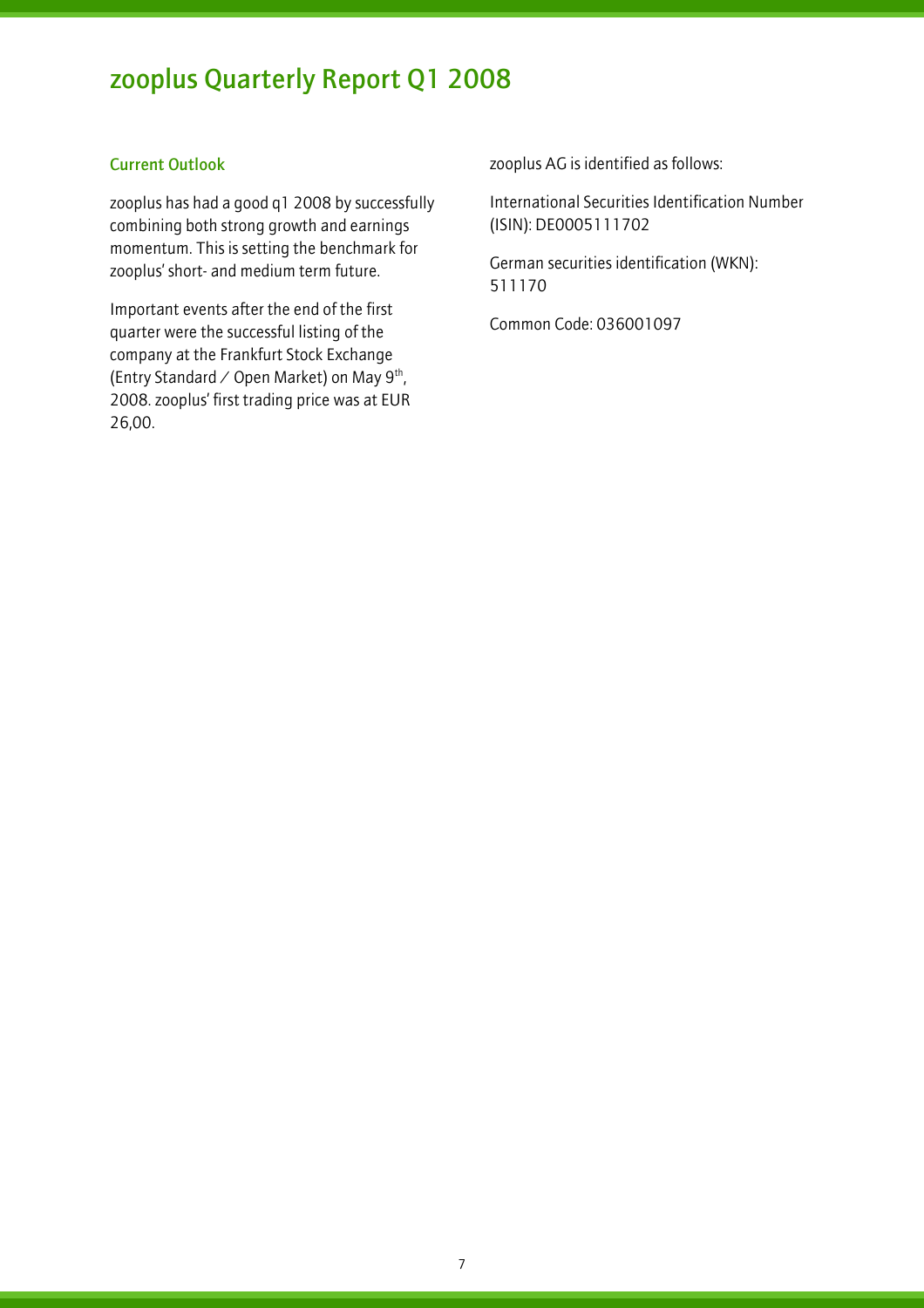### Consolidated Accounts Q1 2008

|                    | <b>Balance Sheet as of Mar31st 2008 (IFRS)</b>    |                        |                         |
|--------------------|---------------------------------------------------|------------------------|-------------------------|
|                    |                                                   |                        |                         |
|                    |                                                   | 31.03.2008             | 31.12.2007              |
|                    |                                                   | Euro                   | Euro                    |
|                    |                                                   |                        |                         |
| <b>ASSETS</b>      |                                                   |                        |                         |
| А.                 | <b>LONG-TERM ASSETS</b>                           |                        |                         |
| L.                 | <b>Fixed assets</b>                               | 482.074,54             | 495.724,38              |
| Ш.<br>Ш.           | Intangible assets<br><b>Financial assets</b>      | 430.617,74             | 440.530,54<br>22.483,50 |
| IV.                | Deferred tax assets                               | 22.483,50<br>54.790,25 |                         |
|                    |                                                   |                        | 48.870,22               |
|                    | Total long-term assets                            | 989.966,03             | 1.007.608,64            |
|                    |                                                   |                        |                         |
|                    |                                                   |                        |                         |
| В.                 | <b>SHORT-TERM ASSETS</b>                          |                        |                         |
| L.                 | Inventory                                         | 5.167.840,44           | 3.347.914,84            |
| П.                 | Advance payments                                  | 325.587,64             | 369.983,34              |
| III.               | <b>Accounts receivable</b>                        | 2.812.596,11           | 2.572.256,53            |
| IV.                | Other short-term assets                           | 2.411.837,30           | 2.939.630,99            |
| V.                 | Cash in hand, bank deposits, cheques              | 1.331.405,55           | 1.408.758,81            |
|                    |                                                   |                        |                         |
|                    | Total short-term assets                           | 12.049.267,04          | 10.638.544,51           |
|                    |                                                   |                        |                         |
|                    |                                                   | 13.039.233,07          | 11.646.153,15           |
|                    |                                                   |                        |                         |
| <b>LIABILITIES</b> |                                                   |                        |                         |
| A.                 | <b>EQUITY</b>                                     |                        |                         |
| L.                 | Capital subscribed                                | 2.386.150,00           | 2.386.150,00            |
| Ш.                 | Capital reserves                                  | 20.479.851,59          | 20.458.480,93           |
| Ш.                 | Other reserves                                    | 1.387,40               | $-9,32$                 |
| IV.                | Profit and Loss carried forward                   | -18.338.806,76         | -18.838.800,92          |
|                    |                                                   |                        |                         |
|                    | <b>Total equity</b>                               | 4.528.582,23           | 4.005.820,69            |
|                    |                                                   |                        |                         |
|                    |                                                   |                        |                         |
| В.                 | <b>LONG-TERM DEBT</b><br>Deferred tax liabilities |                        |                         |
|                    |                                                   | 426.757,82             | 384.939,37              |
|                    |                                                   |                        |                         |
| C.                 | <b>SHORT-TERM DEBT</b>                            |                        |                         |
| L.                 | Accounts payable                                  | 3.985.756,27           | 3.134.639,42            |
| Ш.                 | <b>Financial debt</b>                             | 125.557,71             | 839.417,51              |
| Ш.                 | Other short-term liabilities                      | 3.915.361,04           | 3.237.888,83            |
| IV.                | <b>Tax liabilities</b>                            | 2.118,00               | 47,33                   |
| V.                 | Provisions                                        | 55.100,00              | 43.400,00               |
|                    |                                                   |                        |                         |
|                    | Total short-term debt                             | 8.083.893,02           | 7.255.393,09            |
|                    |                                                   |                        |                         |
|                    |                                                   | 13.039.233,07          | 11.646.153,15           |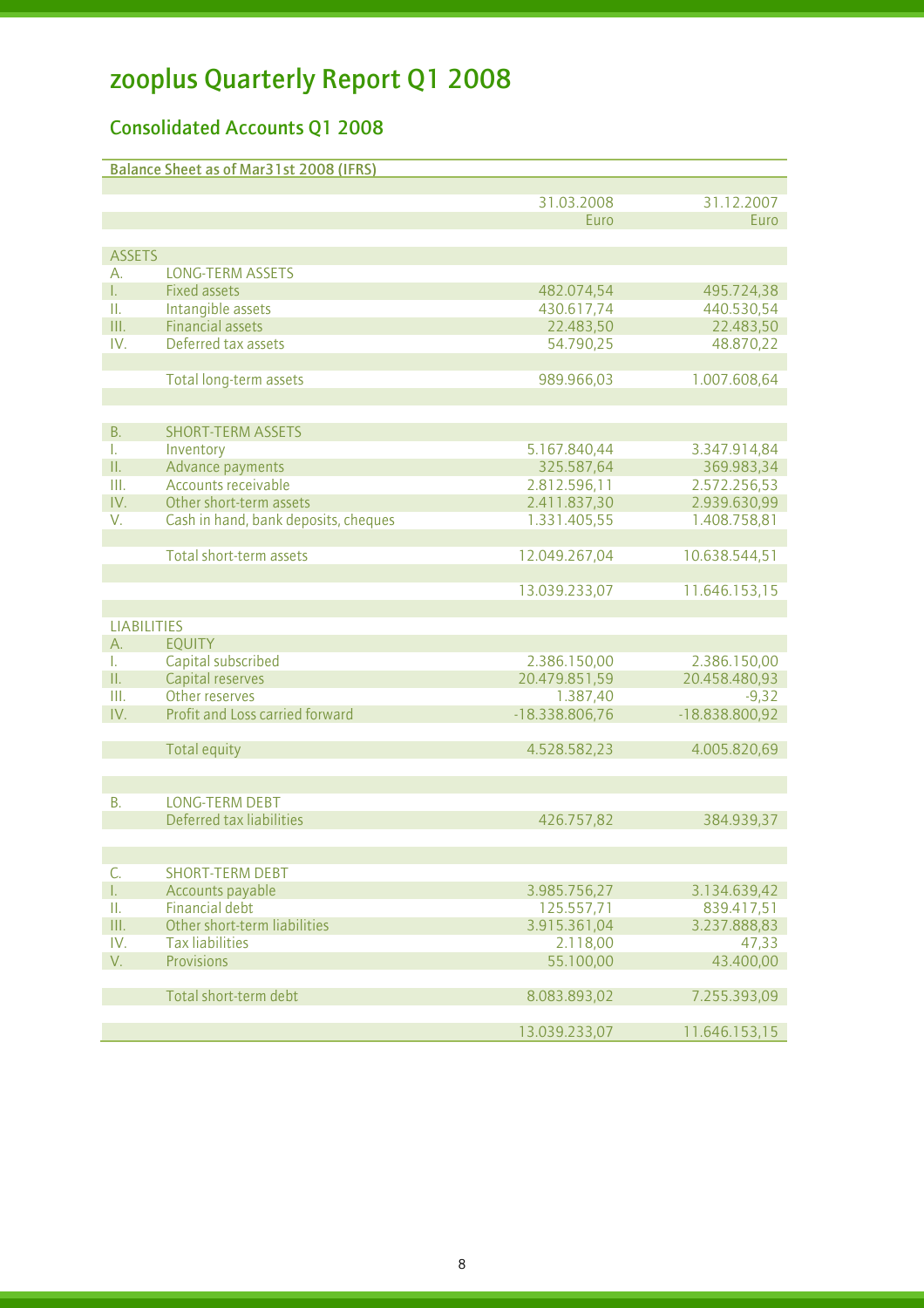### Consolidated Income Statement

| <b>Consolidated Income Statement as of Mar31st 2008 (IFRS)</b> |           |                    |                   |
|----------------------------------------------------------------|-----------|--------------------|-------------------|
|                                                                |           |                    |                   |
|                                                                |           | Q1 2008            | Q1 2007           |
|                                                                |           | Euro               | Euro              |
|                                                                |           |                    |                   |
| <b>Sales</b>                                                   |           | 16.587.911,06      | 11.393.719,65     |
| Other operating income                                         |           | 961.773,53         | 649.133,25        |
|                                                                |           |                    |                   |
| <b>Total sales</b>                                             |           | 17.549.684,59      | 12.042.852,90     |
|                                                                |           |                    |                   |
| Cost of materials                                              |           | $-10.198.742.63$   | $-7.037.434,85$   |
| Personnel costs                                                |           | $-964.442,90$      | -747.784,99       |
| cash                                                           |           | $(-943.072, 24)$   | $(-735.235,76)$   |
| non-cash                                                       |           | $(-21.370,66)$     | $(-12.549, 23)$   |
| Depreciation                                                   |           | $-92.049,36$       | $-53.042,49$      |
| Other expenses                                                 |           | $-5.746.312,51$    | $-4.202.670,27$   |
| of which logistics / fulfillment                               |           | $(-3.674.915,06)$  | $(-2.876.711,20)$ |
| of which marketing                                             |           | $(-1.033.615, 62)$ | $(-665.424,73)$   |
| of which payment                                               |           | $(-148.212,07)$    | $(-112.021,08)$   |
|                                                                |           |                    |                   |
| Operating income                                               |           | 548.137,19         | 1.920,30          |
|                                                                |           |                    |                   |
| Financial income                                               |           | 11.758,82          | 904,65            |
| <b>Financial expense</b>                                       |           | $-13.262,03$       | $-11.170,42$      |
|                                                                |           |                    |                   |
| Pre-tax profit                                                 |           | 546.633,98         | $-8.345,47$       |
|                                                                |           |                    |                   |
| Taxes on income                                                |           | $-46.639,81$       | $-1.569,70$       |
|                                                                |           |                    |                   |
| Consolidated net profit                                        |           | 499.994,17         | $-9.915,17$       |
|                                                                |           |                    |                   |
| Consolidated profit ∕ loss per share                           |           |                    |                   |
| undiluted                                                      | EUR/share | 0,21               | $-0,02$           |
| diluted                                                        | EUR/share | 0,21               | $-0,02$           |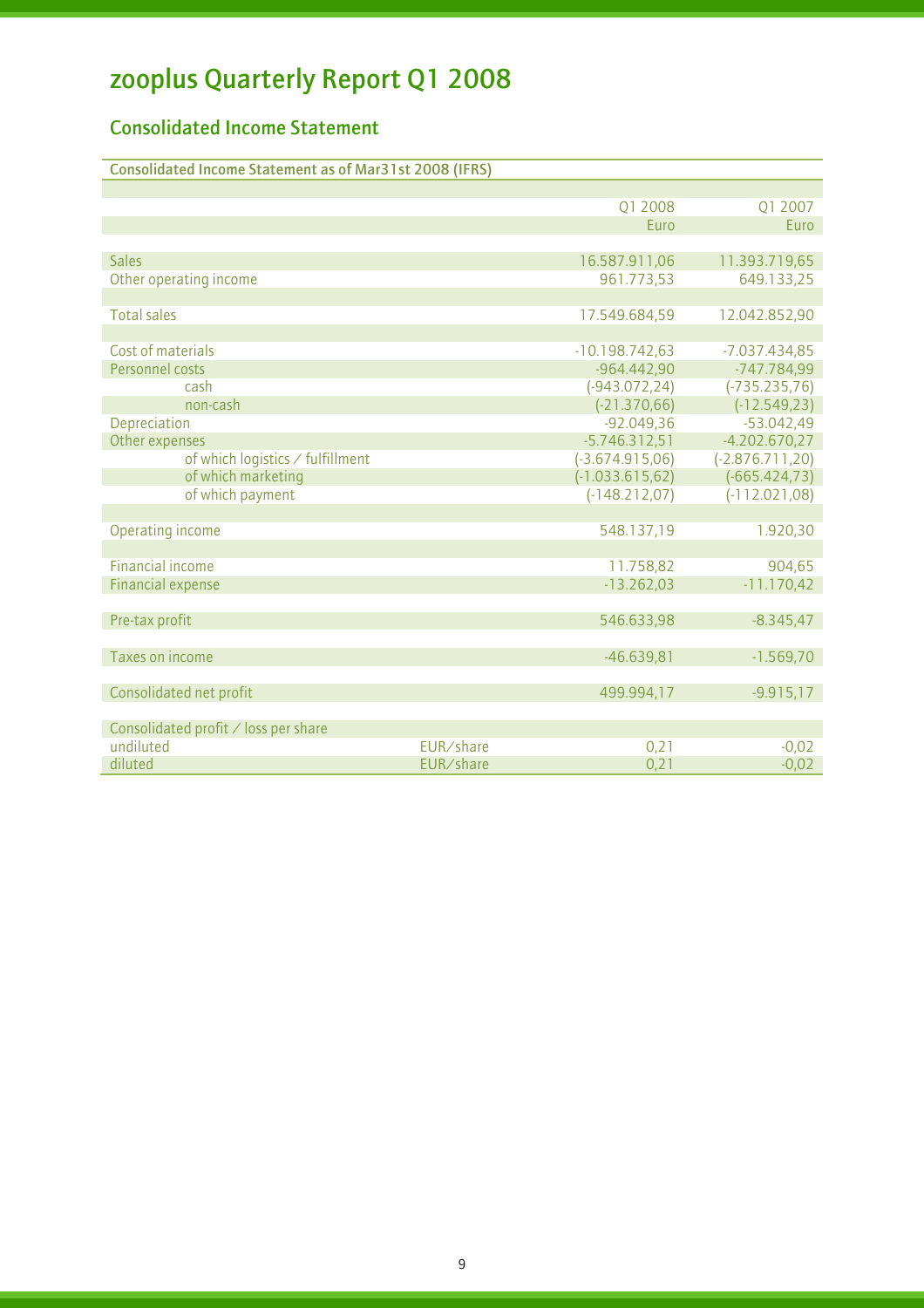### Consolidated Cash Flow Statement

|                                                          | 31.03.2008      | 31.03.2007    |
|----------------------------------------------------------|-----------------|---------------|
|                                                          | Euro            | Euro          |
|                                                          |                 |               |
| Cash-flow from operating activities                      |                 |               |
| Pre-tax operating profit                                 | 546.633,97      | 1.920,30      |
| Allowances for:                                          |                 |               |
| depreciation of fixed assets                             | 92.049,36       | 53.042,49     |
| non-cash personnel expenses                              | 21.370,66       | 12.549,23     |
| other non-cash expenses                                  | 3.468,00        | 0,00          |
| <b>Financial expenses</b>                                | 13.262,03       | 0,00          |
| <b>Financial income</b>                                  | $-11.758,82$    | 0,00          |
| Changes in:                                              |                 |               |
| Inventory                                                | $-1.819.925,60$ | $-269.279,71$ |
| <b>Advance Payments</b>                                  | 44.395,70       | 42.068,61     |
| <b>Accounts receivable</b>                               | $-240.339,58$   | $-155.220,16$ |
| Other short-term assets                                  | 527.793,69      | $-672.660,23$ |
| Accounts payable                                         | 851.116,85      | 95.480,91     |
| <b>Other liabilities</b>                                 | 677.472,21      | 162.235,35    |
| Provisions                                               | 11.700,00       | 2.600,00      |
| <b>Tax</b>                                               | $-10.742,00$    | 0,00          |
| Interest income                                          | 11.758,82       | 904,65        |
|                                                          |                 |               |
| Cash-flow from operating activities                      | 718.255,29      | $-726.358,56$ |
|                                                          |                 |               |
| Cash-flow from investing activities                      |                 |               |
| <b>Fixed Assets</b>                                      | $-68.486,72$    | $-74.984,96$  |
| Cash-flow from investing activities                      | $-68.486,72$    | $-74.984,96$  |
|                                                          |                 |               |
| Cash-flow from financing activities                      |                 |               |
| Loan repayments                                          | $-610.233,64$   | 0,00          |
| Interest paid                                            | $-13.262,03$    | $-11.170,42$  |
|                                                          |                 |               |
| Cash-flow from financing activities                      | $-623.495,67$   | $-11.170,42$  |
|                                                          |                 |               |
| Net change of cash and cash equivalents                  | 26.272,90       | $-812.513,94$ |
|                                                          |                 |               |
| Cash and cash equivalents at the beginning of the period | 1.179.574,94    | 596.632,78    |
| Cash and cash equivalents at the end of the period       | 1.205.847,84    | $-215.881,16$ |
|                                                          |                 |               |
| Composition of funds balance at the end of the period    |                 |               |
| Cash in hand, bank deposits, cheques                     | 1.331.405,55    | 82.118,59     |
| Overdraft balances                                       | $-125.557,71$   | $-297.999,75$ |
|                                                          |                 |               |
|                                                          | 1.205.847,84    | $-215.881,16$ |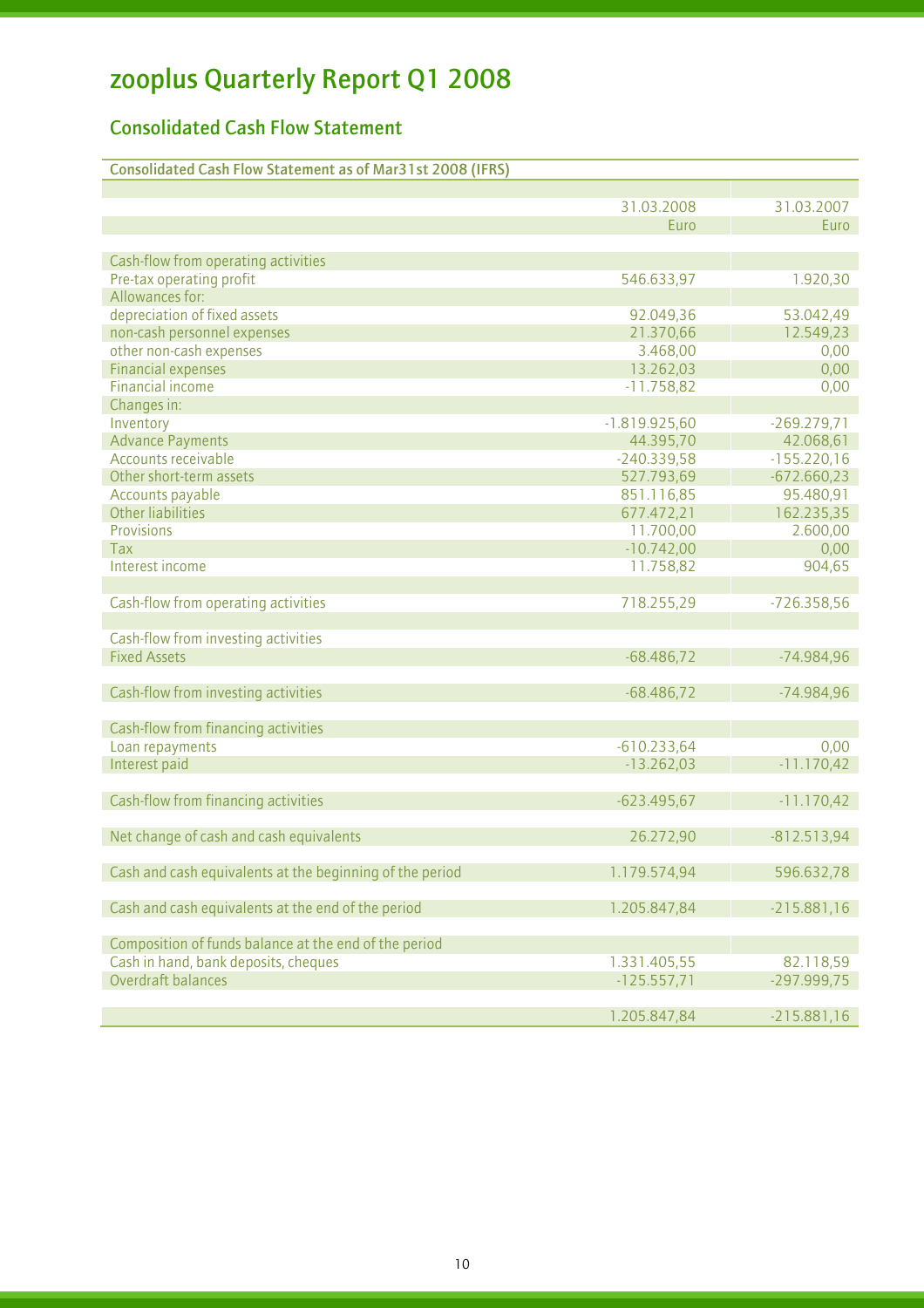### Consolidated changes in equity

l

### Consolidated changes in equity as of Mar31st 2008 (IFRS)

|                                                      | Capital      | Capital reserves | Other    | Accumulated      | Total        |
|------------------------------------------------------|--------------|------------------|----------|------------------|--------------|
|                                                      | subscribed   |                  | reserves | profit or loss   |              |
|                                                      | Euro         | Euro             |          | Euro             | Euro         |
|                                                      |              |                  |          |                  |              |
| As of Jan 1st 2008                                   | 2.386.150,00 | 20.458.480,93    | $-9,32$  | -18.838.800,92   | 4.005.820,69 |
| Additions from exercise of stock<br>options          | 0,00         | 21.370,66        | 0,00     | 0,00             | 21.370,66    |
| Currency equalisation item                           | 0,00         | 0,00             | 1.396,72 | 0,00             | 1.396,72     |
| Net profit / loss Q1 2008                            | 0,00         | 0,00             | 0,00     | 499.994,16       | 499.994,16   |
|                                                      |              |                  |          |                  |              |
| As of Mar 31st 2008                                  | 2.386.150,00 | 20.479.851,59    | 1.387,40 | -18.338.806,76   | 4.528.582,23 |
|                                                      |              |                  |          |                  |              |
|                                                      |              |                  |          |                  |              |
| As of Jan 1st 2007                                   | 460.000,00   | 20.388.942,56    | 0,00     | $-19.464.815,97$ | 1.384.126,59 |
|                                                      |              |                  |          |                  |              |
| Additions from exercise of<br>convertible debentures | 13.800,00    | 0,00             | 0,00     | 0,00             | 13.800,00    |
| Additions from exercise of stock<br>options          | 0,00         | 12.549,23        | 0,00     | 0,00             | 12.549,23    |
| Currency equalisation item                           | 0,00         | 0,00             | 0,00     | 0,00             | 0,00         |
| Net profit / loss Q1 2008                            | 0,00         | 0,00             | 0,00     | $-9.915,17$      | $-9.915,17$  |
|                                                      |              |                  |          |                  |              |
| As of Mar 31st 2007                                  | 473.800,00   | 20.401.491,79    | 0,00     | $-19.474.731,14$ | 1.400.560,65 |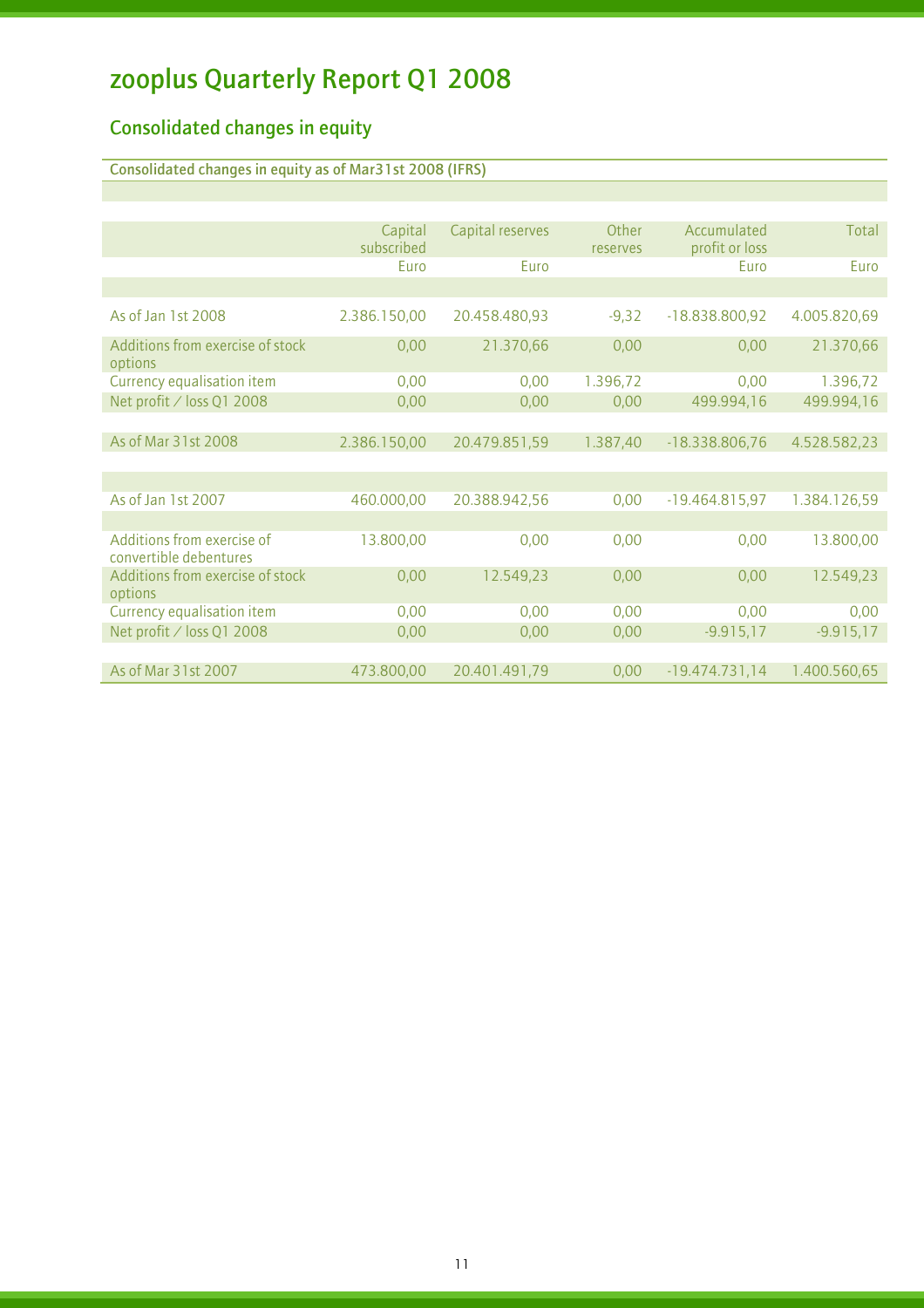### Consolidated Notes

l

### Notes and comments regarding the Q1 2008 accounts

#### Accounting principles

The quarterly reports q1 2008 were prepared in accordance with the International Financial Reporting Standards (IFRS) and are based on the same basic accounting principles as applied in the company's 2007 annual accounts.

#### Consolidation principles

The consolidated companies are: zooplus AG / Unterfoehring / Germany (registered under Amtsgericht Muenchen HRB 125080), Matina GmbH / Rosenheim / Germany (registered under Amtsgericht Traunstein HRB 16034) as well as Bitiba GmbH / Hannover / Germany (registered under Amtsgericht Hannover HRB 200699) and zooplus services ltd (formerly zooplus retail ltd) Oxford / UK (registered under company number 6118453, Companies House Cardiff). All subsidiaries are 100% owned by zooplus AG.

#### Segmental reporting

zooplus AG is only active in one specific business segment; i.e. pet supplies retail within the European Union. All types of products sold are homogenous and indivisible into further

specific segments. As an online retailer, the company distributes its products from one central location. Consequently, there are no further geographic segments to be identified. Moreover, the company does not internally report along any other segments. As a consequence, the company does not report along separate business segments.

#### Earnings per share

Earnings per share (pre-dilution) are calculated on a weighted-average basis. During the period, the weighted average of shares was 2.386.150 (previous year: 473.800). Consequently, earnings per share (pre-dilution) were EUR 0,21 (previous year EUR -0,02).

Earnings per share (diluted) are calculated on a weighted-average basis of shares in circulation plus the total number of share equivalents resulting out of vested stock options which have not been exercised. As of Mar31st 2008, 24.432 such share equivalents were in existence. The dilutory effect only marginally affects earnings per share. During the previous year, there was no dilutory effect due to the company's overall negative earnings situation.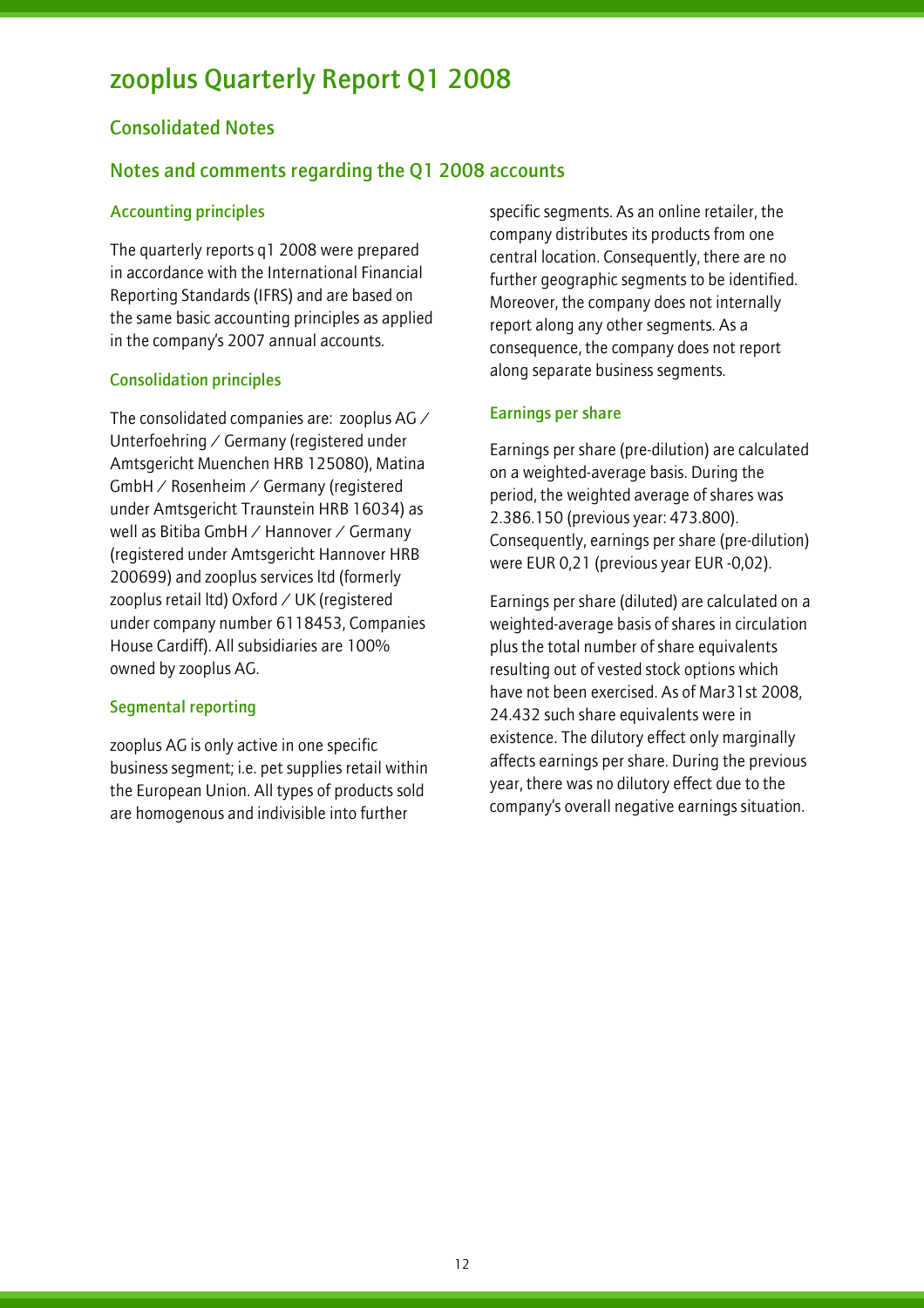### Financial calendar

| Publication of semi annual reports H1 2008 | August 28th 2008   |
|--------------------------------------------|--------------------|
| Publication of quarterly reports Q3 2008   | November 27th 2008 |
| Annual General Shareholder Meeting 2009    | May 2009           |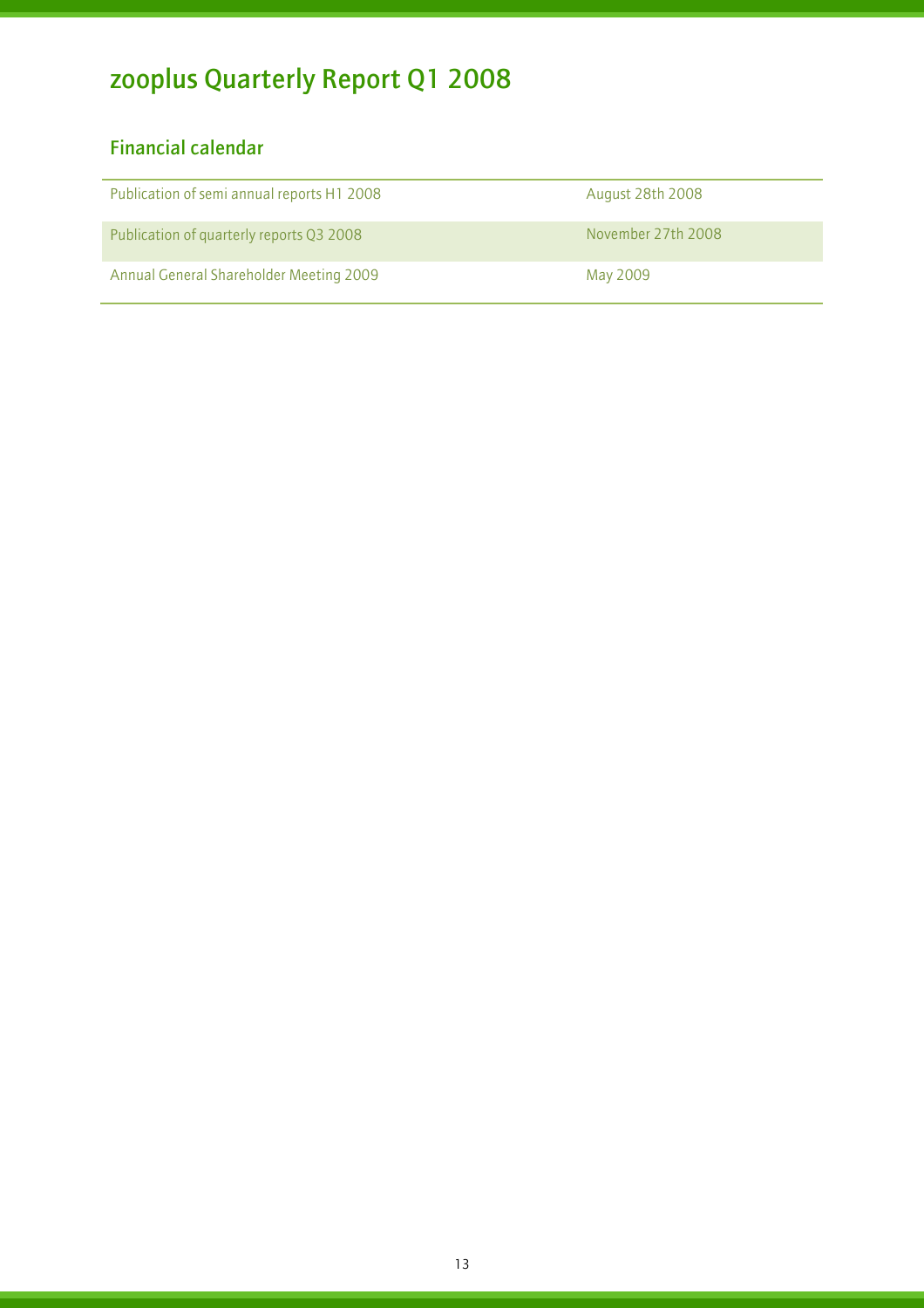### Imprint

l

Published by zooplus AG Eichenweg 4a 85774 Unterföhring Germany

www.zooplus.de

### Investor Relations Contact

Henryk Deter cometis AG Unter den Eichen 7 / Gebäude D 65195 Wiesbaden Germany

Tel: +49 (0)611 - 20 585 5-13 Fax: +49 (0)611 - 20 585 5-66

deter@cometis.de